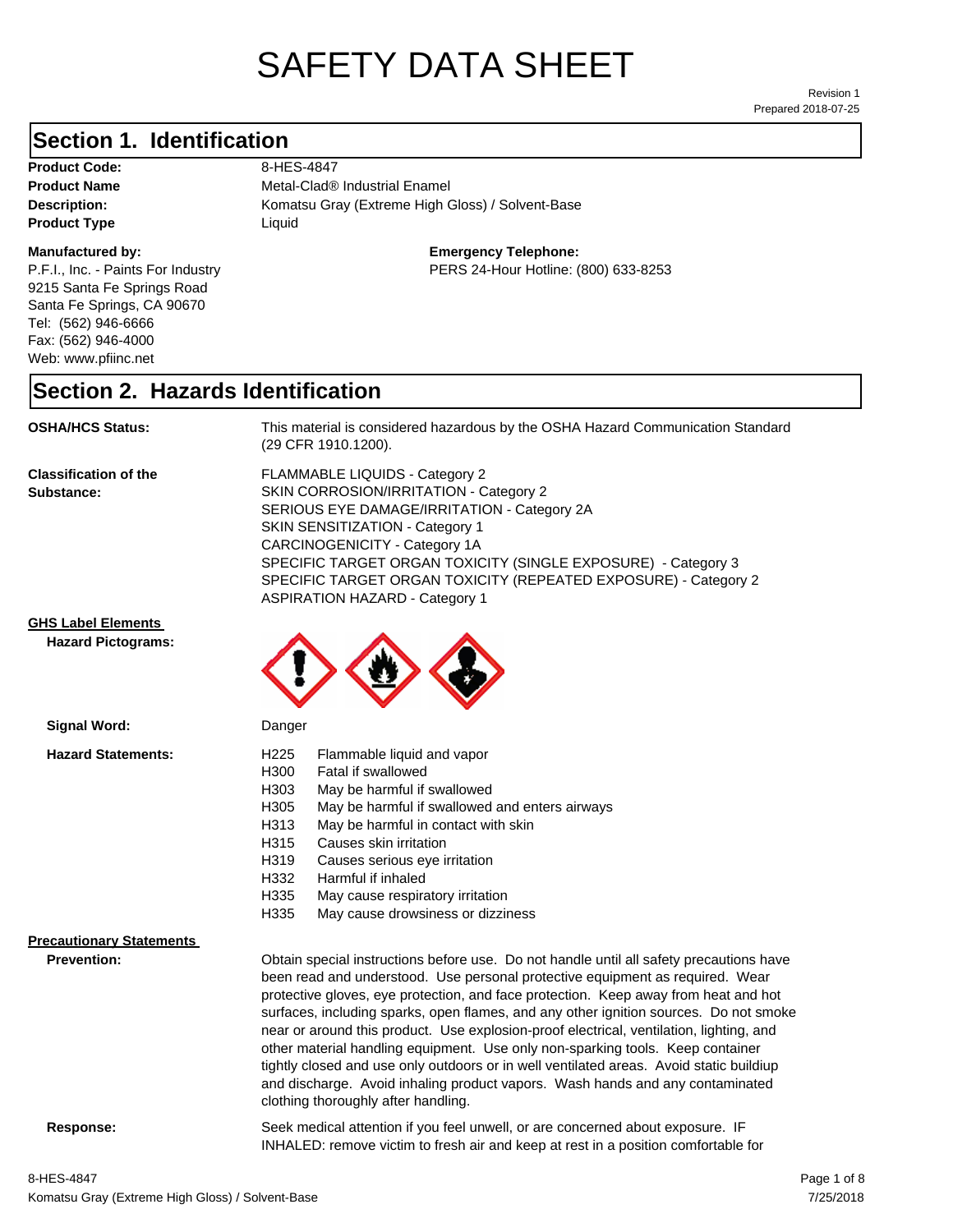| <b>Storage &amp; Disposal:</b>              | breathing. IF SWALLOWED: contact a poison control center or physician immediately.<br>Do not induce vomiting. IN CASE OF SKIN OR HAIR CONTACT: remove all<br>contaminated clothing, and wash skin with soap and water. If irritation or rash occurs,<br>get medical attention. IF IN EYES: rinse with copious amounts of water for several<br>minutes. Remove contact lenses, if present and easy to do so. If eye irritation persists,<br>seek medical attention.<br>Store in a locked and secure environment. Store in a cool, well ventilated area away<br>from direct sunlight and heat. Dispose of contents and container in accordance with all<br>local, regional, state, and federal regulations.                                                                                                                                                                                                                                                                                                                |
|---------------------------------------------|--------------------------------------------------------------------------------------------------------------------------------------------------------------------------------------------------------------------------------------------------------------------------------------------------------------------------------------------------------------------------------------------------------------------------------------------------------------------------------------------------------------------------------------------------------------------------------------------------------------------------------------------------------------------------------------------------------------------------------------------------------------------------------------------------------------------------------------------------------------------------------------------------------------------------------------------------------------------------------------------------------------------------|
| <b>Supplemental Label</b><br>Elements:      | Ensure adequate ventilation at all times when using this product and when sanding the<br>dried film. Wear an appropriate, NIOSH approved particulate respirator. Follow all<br>respirator manufacturer's directions for proper use. Abrading or sanding this product's<br>dried film may release crystalline silica which has been shown to cause lung damage<br>and may cause cancer following long term exposure. Rags, sandpaper, steel wool,<br>and other abrading materials or waste containing this product may spontaneously<br>combust when improperly disposed of. Product contains solvents which can cause<br>permanent brain and nervous system damage. Intentional misuse by concentrating<br>and inhaling the contents of this product can be harmful or fatal. Do not transfer<br>contents to another container.<br>PROPOSITION 65 WARNING: this product contains chemicals known to the State of<br>California to cause cancer and birth defects or other reproductive harm.<br>FOR INDUSTRIAL USE ONLY. |
| <b>Hazards not otherwise</b><br>classified: | None known.                                                                                                                                                                                                                                                                                                                                                                                                                                                                                                                                                                                                                                                                                                                                                                                                                                                                                                                                                                                                              |

# **Section 3. Composition/Information on Ingredients**

| Chemical Name / CAS No                                                              |
|-------------------------------------------------------------------------------------|
| Calcium Carbonate<br>1317-65-3<br>10 to 20%                                         |
| <b>Regular Mineral Spirits</b><br>64741-41-9<br>10 to 20%<br>Vapor Pressure: 2 mmHg |
| Naphtha<br>64742-89-8<br>5 to 10%<br>Vapor Pressure: 12 mmHg                        |
| <b>Titanium Dioxide</b><br>13463-67-7<br>5 to 10%                                   |
| Xylene<br>1330-20-7<br>1 to 5%<br>Vapor Pressure: 1.06 kPa                          |
| <b>Mineral Spirits</b><br>8052-41-3<br>1 to 5%<br>Vapor Pressure: 2 mmHg            |
| Acetone<br>67-64-1<br>1 to 5%<br>Vapor Pressure: 30.796 kPA                         |

# **Section 4. First Aid Measures**

### **Description of First Aid Measures**

Eye Contact: **IMMED** Immediately flush eyes with copious amounts of water. Remove any contact lenses.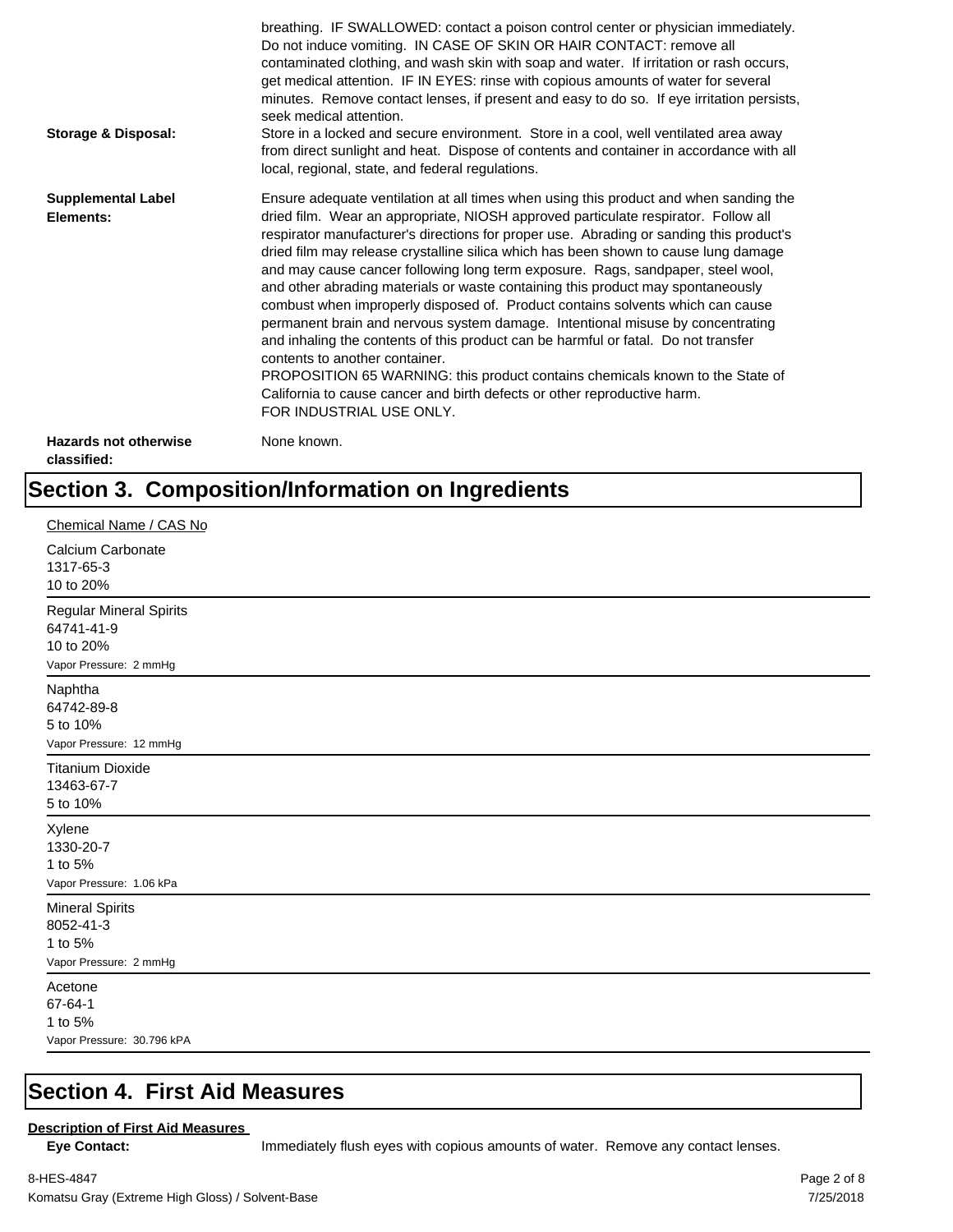| Inhalation:                                         | Rinse for at least 10 minutes. Get medical attention.<br>Remove victim to fresh air and maintain in a rest position comfortable for breathing. If<br>fumes are still present, all rescuers should wear appropriate respirators. If victim<br>exhibits irregular breathing, trained personnel should provide artificial respiration or<br>oxygen. Mouth-to-mouth resuscitation may be dangerous. If necessary, contact a<br>poison control center or physician immediately. If victim is unconscious, place in a<br>recovery position and seek medical help immediately. Maintain an open airway for the<br>victim.                                                                                                                                                                                                                    |
|-----------------------------------------------------|---------------------------------------------------------------------------------------------------------------------------------------------------------------------------------------------------------------------------------------------------------------------------------------------------------------------------------------------------------------------------------------------------------------------------------------------------------------------------------------------------------------------------------------------------------------------------------------------------------------------------------------------------------------------------------------------------------------------------------------------------------------------------------------------------------------------------------------|
| <b>Skin Contact:</b>                                | Wash affected areas with soap and water. Remove contaminated clothing and shoes.<br>Continue to rinse the affected area for at least ten minutes. Get medical attention if<br>discomfort continues. Avoid further exposure in the event of any symptoms or<br>complaints.                                                                                                                                                                                                                                                                                                                                                                                                                                                                                                                                                             |
| Ingestion:                                          | If product is ingested, contact a poison control center or a physician immediately. Do<br>not induce vomitting. Rinse mouth with water and remove dentures, if any. Remove<br>victim to fresh air and keep at rest in a comfortable position to facilitate breathing. If<br>the victim is conscious and the product has been swallowed, provide small quantities of<br>water to drink. Cease if the victim feels sick, as vomitting may be dangerous.<br>Aspiration hazard if swallowed. This product can enter the lungs and cause damage.<br>If vomitting occurs, the head should be kept low so that vomit does not enter the lungs.<br>Never administer anything by mouth to an unconscious person. If unconscious, place<br>in a recovery position while medical attention is sought. Maintain an open airway for<br>the victim. |
| <b>Potential Acute Health Effects</b>               |                                                                                                                                                                                                                                                                                                                                                                                                                                                                                                                                                                                                                                                                                                                                                                                                                                       |
| <b>Eye Contact:</b>                                 | Causes serious eye irritation.                                                                                                                                                                                                                                                                                                                                                                                                                                                                                                                                                                                                                                                                                                                                                                                                        |
| Inhalation:                                         | Can cause central nervous system depression. May cause drowsiness and dizziness<br>as well as respiratory irritation.                                                                                                                                                                                                                                                                                                                                                                                                                                                                                                                                                                                                                                                                                                                 |
| <b>Skin Contact:</b>                                | Causes skin irritation. May cause an allergic skin reaction.                                                                                                                                                                                                                                                                                                                                                                                                                                                                                                                                                                                                                                                                                                                                                                          |
| Ingestion:                                          | Can cause central nervous system depression. May be fatal if swallowed and allowed<br>to enter airways. Irritating to mouth, throat and stomach.                                                                                                                                                                                                                                                                                                                                                                                                                                                                                                                                                                                                                                                                                      |
| <b>Over-Exposure Signs &amp; Symptoms</b>           |                                                                                                                                                                                                                                                                                                                                                                                                                                                                                                                                                                                                                                                                                                                                                                                                                                       |
| <b>Eye Contact:</b>                                 | Adverse symptoms may include: pain or irritation, watering, redness.                                                                                                                                                                                                                                                                                                                                                                                                                                                                                                                                                                                                                                                                                                                                                                  |
| Inhalation:                                         | Adverse symptoms may include: respiratory tract irritation, coughing, nausea or<br>vomiting, headache, drowsiness or fatigue, dizziness or vertigo, unconsciousness.                                                                                                                                                                                                                                                                                                                                                                                                                                                                                                                                                                                                                                                                  |
| <b>Skin Contact:</b>                                | Adverse symptoms may include: irritation, redness.                                                                                                                                                                                                                                                                                                                                                                                                                                                                                                                                                                                                                                                                                                                                                                                    |
| Ingestion:                                          | Adverse symptoms may include: nausea, vomiting.                                                                                                                                                                                                                                                                                                                                                                                                                                                                                                                                                                                                                                                                                                                                                                                       |
|                                                     | Indication of immediate medical attention and special treatment needed                                                                                                                                                                                                                                                                                                                                                                                                                                                                                                                                                                                                                                                                                                                                                                |
| <b>Notes to Physician:</b>                          | Treat symptomatically. Contact poison treatment specialists if large quantities have<br>been ingested or inhaled.                                                                                                                                                                                                                                                                                                                                                                                                                                                                                                                                                                                                                                                                                                                     |
| <b>Specific Treatments:</b>                         | None specified.                                                                                                                                                                                                                                                                                                                                                                                                                                                                                                                                                                                                                                                                                                                                                                                                                       |
| <b>Protection of First Aid</b><br><b>Providers:</b> | No action should be taken involving any personal risk or without proper training. If<br>fumes are still present, rescuers should wear appropriate respirators or a self<br>contained breathing apparatus. Mouth-to-mouth resuscitation may be dangerous for<br>the first aid provider. Wash all contaminated clothing with soap and water before<br>removal.                                                                                                                                                                                                                                                                                                                                                                                                                                                                          |

# **Section 5. Fire Fighting Measures**

| <u>Extinguishing Media</u> |                                                                                                                                                                                                                                                                                                                                                                                                                   |
|----------------------------|-------------------------------------------------------------------------------------------------------------------------------------------------------------------------------------------------------------------------------------------------------------------------------------------------------------------------------------------------------------------------------------------------------------------|
| <b>Suitable Media:</b>     | Dry chemical, CO2, water spray (fog), foam, dry sand.                                                                                                                                                                                                                                                                                                                                                             |
| Unsuitable Media:          | Do not use water jet.                                                                                                                                                                                                                                                                                                                                                                                             |
| <b>Specific Hazards:</b>   | The material contains flammable liquid and vapor. Closed containers may explode<br>when exposed to extreme heat as a result of buildup of steam. Vapors may form<br>explosive mixtures with air. Vapors can travel to a source of ignition and flash back.<br>Keep containers tightly closed and isolate from heat, electrical equipment, sparks, and<br>open flames. No unusual fire or explosion hazards noted. |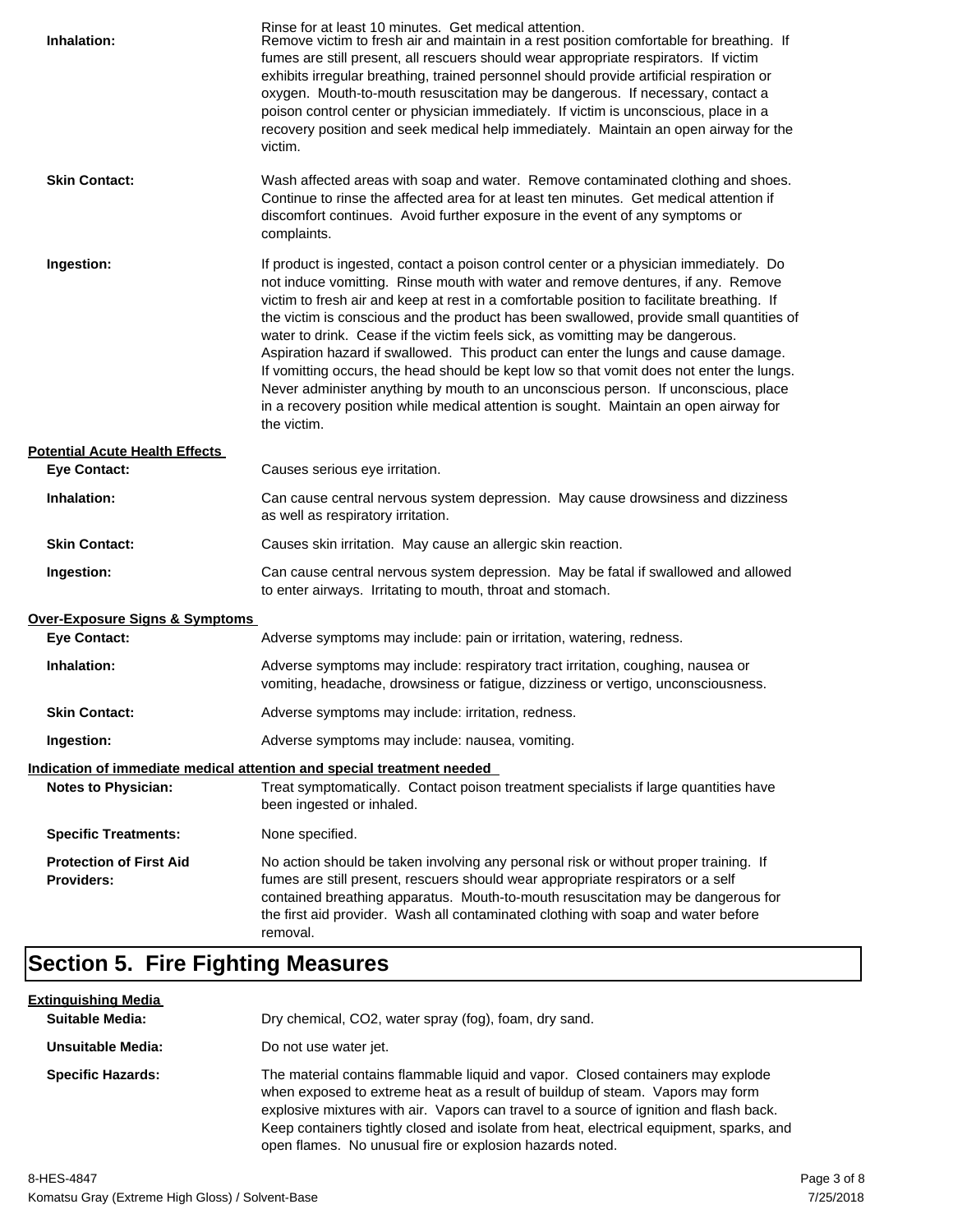Water may be used to cool closed containers to prevent pressure buildup and possible autoignition or explosion. Evacuate area and fight fire from safe distance. Containers may explode when heated. Firefighters should wear appropriate protective equipment and self-contained breathing apparatus with a full face-piece operated in positive pressure mode.

# **Section 6. Accidental Release Measures**

| <b>Environmental Precautions:</b>                               | Avoid dispersal of spilled material and runoff from contacting soil, waterways, drains,<br>and sewers. Inform the relevant authorities if the product has caused environmental<br>pollution.                                                                                                                                                                                                                                                                                                                                                                                        |
|-----------------------------------------------------------------|-------------------------------------------------------------------------------------------------------------------------------------------------------------------------------------------------------------------------------------------------------------------------------------------------------------------------------------------------------------------------------------------------------------------------------------------------------------------------------------------------------------------------------------------------------------------------------------|
| <b>Steps to be Taken if Material</b><br>is Released or Spilled: | Contain spilled liquid with sand or earth. Do not use combustible materials such as<br>sawdust. Eliminate all ignition sources and use explosion-proof equipment. Place<br>material in a container and dispose of according to local, regional, state, and federal<br>regulations. Ventilate area and remove product with inert absorbent and non-sparking<br>tools. Do not incinerate closed containers.                                                                                                                                                                           |
| <b>Small Spills:</b>                                            | Stop leak if doing so can be done without risk. Remove containers from spill area.<br>Use non-sparking tools. Dilute with water and mop up if water-soluble. If not<br>water-soluble, absorb with inert dry material and place in appropriate waste container.<br>Dispose of via a licensed waste disposal contractor.                                                                                                                                                                                                                                                              |
| Large Spills:                                                   | Stop leak if doing so can be done without risk. Remove containers from spill area.<br>Use non-sparking tools. Approach the release from upwind. Prevent entry into<br>sewers, waterways, basements, or confined areas. Wash spillages into an effluent<br>treatment plant or proceed as follows: contain and collect spillage with inert absorbent<br>materials and place in a container for disposal according to local regulations. Dispose<br>of via a licensed waste disposal contractor. See Section 1 for emergency contact<br>information and Section 13 for waste disposal. |

# **Section 7. Handling and Storage**

**Handling:** Wash thoroughly after handling. Eating, drinking, and smoking should be prohibited in areas where this material is handled, stored, and processed. Wash hands and face before eating or drinking. Remove contaminated clothing and launder before reuse. Use only with adequate ventilation. Follow all SDS and label precautions even after container is emptied, as it may retain product residues. Avoid breathing fumes, vapors, or mist. Avoid contact with eyes, skin, and clothing.

Storage: Store in a dry, cool, well ventilated place. Keep container tightly closed while not in use. Isolate from heat, electrical equipment, sparks, and open flame. Do not store above 120 degrees Fahrenheit. Store large quantities in buildings designed and protected for storage of NFPA Class II combustible liquids. Protect from heat, moisture, and foreign materials.

# **Section 8. Exposure Controls/Personal Protection**

| Chemical Name / CAS No                                                                                                                    | <b>OSHA Exposure Limits</b> | <b>ACGIH Exposure Limits</b> | <b>Other Exposure Limits</b>                                      |
|-------------------------------------------------------------------------------------------------------------------------------------------|-----------------------------|------------------------------|-------------------------------------------------------------------|
| Calcium Carbonate<br>1317-65-3<br>10 to 20%                                                                                               | $15 \text{ mg/m}$           | $10$ mg/m $3$                |                                                                   |
| <b>Regular Mineral Spirits</b><br>64741-41-9<br>10 to 20%<br>Vapor Pressure: 2 mmHg                                                       | 100 ppm                     | 100 ppm                      |                                                                   |
| Naphtha<br>64742-89-8<br>5 to 10%<br>Vapor Pressure: 12 mmHg                                                                              | 500 ppm                     | 300 ppm                      |                                                                   |
| <b>Titanium Dioxide</b><br>13463-67-7<br>5 to 10%                                                                                         | $5$ mg/m $3$                | 10 mg/m3                     |                                                                   |
| Xylene<br>8-HES-4847<br>$\mathcal{L}$ , and $\mathcal{L}$ , and $\mathcal{L}$ , and $\mathcal{L}$ , and $\mathcal{L}$ , and $\mathcal{L}$ | 100 ppm                     | $100$ ppm                    | Page 4 of 8<br>$\overline{z}$ in $\overline{z}$ in $\overline{z}$ |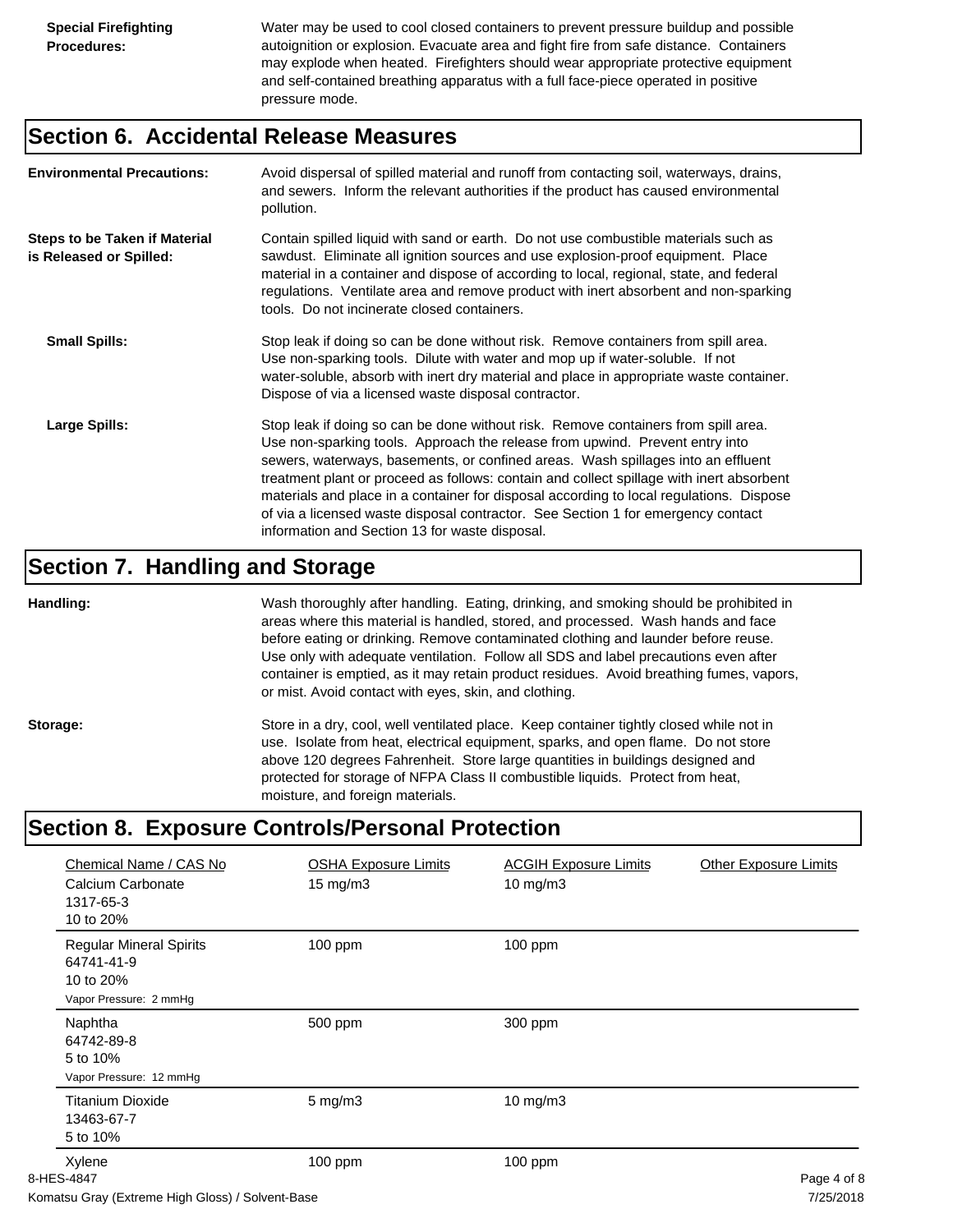1 to 5% Vapor Pressure: 1.06 kPa

| <b>Mineral Spirits</b><br>8052-41-3<br>1 to 5%<br>Vapor Pressure: 2 mmHg | 100 ppm                                       | 100 ppm                                                                                                                                                                                                                                                                                                                                                                                                                                                                                                                                                                                                                                                                                                                                                                                       |
|--------------------------------------------------------------------------|-----------------------------------------------|-----------------------------------------------------------------------------------------------------------------------------------------------------------------------------------------------------------------------------------------------------------------------------------------------------------------------------------------------------------------------------------------------------------------------------------------------------------------------------------------------------------------------------------------------------------------------------------------------------------------------------------------------------------------------------------------------------------------------------------------------------------------------------------------------|
| Acetone<br>67-64-1<br>1 to 5%<br>Vapor Pressure: 30.796 kPA              | 1,000 ppm                                     | 500 ppm                                                                                                                                                                                                                                                                                                                                                                                                                                                                                                                                                                                                                                                                                                                                                                                       |
| <b>Engineering Controls:</b>                                             |                                               | Use process enclosures, local exhaust ventilation, or other engineering controls to<br>keep worker exposure to airborne contaminants below any recommended or statutory<br>limits. The engineering controls also need to keep gas, vapor, or dust concentrations<br>below any lower explosive limits. Use explosion-proof ventilation equipment.                                                                                                                                                                                                                                                                                                                                                                                                                                              |
| <b>Environmental Controls:</b>                                           |                                               | Emissions from ventilation or work process equipment should be checked to ensure<br>they comply with the requirements of environmental protection legislation. In some<br>cases, fume scrubbers, filters, and other engineering modifications to the process<br>equipment may be required to reduce emissions to acceptable levels.                                                                                                                                                                                                                                                                                                                                                                                                                                                           |
| <b>Respiratory Protection:</b>                                           | adequate protection.                          | Use a properly fitted, air-purifying or air-fed respirator complying with an approved<br>standard if a risk assessment indicates this is necessary. Respiratory protection<br>programs that meet OSHA 1910.134 and ANSI Z88.2 requirements must be followed<br>when workplace conditions warrant a respirator's use. A NIOSH/MSHA approved<br>respirator with an organic vapor cartridge may be permissible under circumstances<br>where airborne concentrations are expected to exceed exposure limits. Protection<br>provided by air purifying respirators is limited. Use a positive pressure, air supplied<br>respirator if there is any potential for an uncontrolled release, exposure levels are not<br>known, or in any circumstances where air purifying respirators may not provide |
| <b>Skin Protection:</b>                                                  | used.                                         | Use impervious, chemical resistant gloves to prevent prolonged skin contact and<br>absorption of material through the skin. Nitrile or neoprene gloves may afford<br>adequate protection. Personal protective equipment for the body should be selected<br>based on the task being performed and the risks involved, and should be approved by<br>a specialist before handling this product. Where there is a risk of ignition from static<br>electricity, wear anti-static protective clothing. For best protection, the clothing should<br>include anti-static boots, gloves, and overalls. Appropriate footwear should always be                                                                                                                                                           |
| <b>Eye Protection:</b>                                                   | times to protect against splashes of liquids. | Safety eyewear, such as splash goggles or a full face shield, should be worn at all                                                                                                                                                                                                                                                                                                                                                                                                                                                                                                                                                                                                                                                                                                           |
| <b>Hygienic Measures:</b>                                                |                                               | Wash thoroughly with soap and water before eating, drinking, or smoking. Remove<br>contaminated clothing immediately and launder before reuse.                                                                                                                                                                                                                                                                                                                                                                                                                                                                                                                                                                                                                                                |

# **Section 9. Physical and Chemical Properties**

| <b>Physical State:</b>  | Liquid            |  |
|-------------------------|-------------------|--|
| Odor:                   | Solvent odor      |  |
|                         |                   |  |
| Vapor Density           | Heavier than air  |  |
| Vapor Density           | 4.20              |  |
| Vapor Pressure          | 6 kPA             |  |
| <b>Evaporation Rate</b> | Slower than ether |  |
| Boiling Range           | 56 to 157 C       |  |
| Specific Gravity (SG)   | 1.113             |  |
| Material VOC (Lb / Gal) | 2.56              |  |
| Material VOC $(q/L)$    | 306.49            |  |
| Coating VOC (Lb/Gal)    | 2.61              |  |
| Coating VOC (g/L)       | 313.09            |  |
| Flash Point:            | 32 C (90 F)       |  |
|                         |                   |  |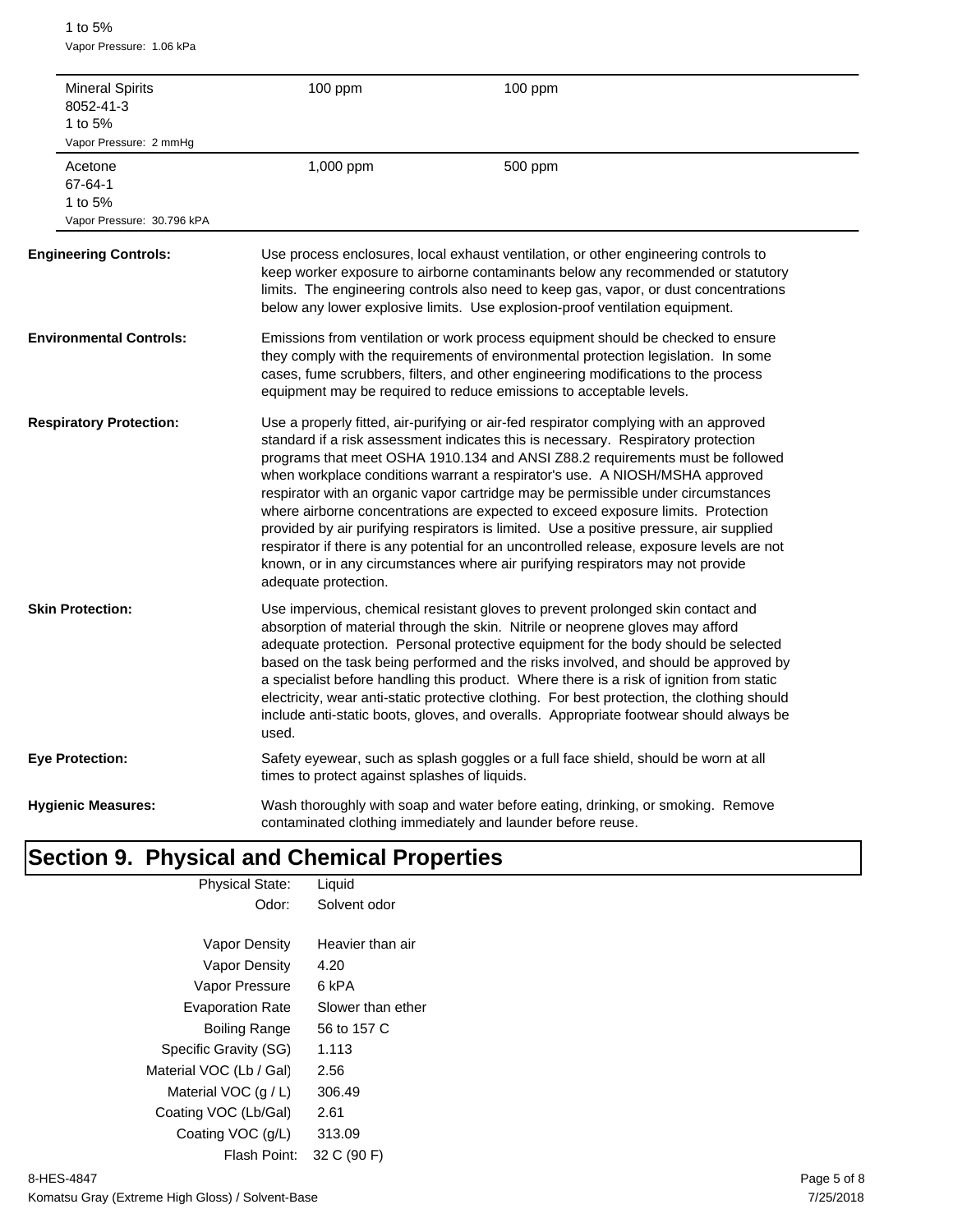Autoignition: Will not occur LEL: 1.0 % UEL: 12.8 % Partition Coefficient, Not available n-octanol/water: Auto-ignition temperature: Not available

# **Section 10. Stability and Reactivity**

| <b>Conditions to Avoid:</b>      | Avoid temperatures above 120 degrees Fahrenheit. Avoid all possible sources of<br>ignition. Do not pressurize, cut, weld, braze, drill, or expose containers to heat. Do not<br>allow vapor to accumulate in low or confined areas. Avoid contact with strong acid and<br>strong bases. |
|----------------------------------|-----------------------------------------------------------------------------------------------------------------------------------------------------------------------------------------------------------------------------------------------------------------------------------------|
| Incompatibility:                 | Incompatible with strong oxidizing agents.                                                                                                                                                                                                                                              |
| <b>Hazardous Decomposition:</b>  | By open flame, carbon monoxide and carbon dioxide. When heated to decomposition,<br>product emits acrid smoke and irritating fumes. Contains solvents which may form<br>carbon monoxide, carbon dioxide, and formaldehyde.                                                              |
| <b>Hazardous Polymerization:</b> | Will not occur under normal conditions.                                                                                                                                                                                                                                                 |
| Stability:                       | The product is stable.                                                                                                                                                                                                                                                                  |

# **Section 11. Toxicological Information**

| <b>Effects of Over-Exposure</b> |                                                                                                                                                                                                                                                                                                                                                                                                                                                                                                                                                                                                                                                                                                                                                                                                                                                                                                                                                                                                                                                                                                                                                                                                                                                                                                                                                                                                                                                                                                                                                                                                                                                                            |
|---------------------------------|----------------------------------------------------------------------------------------------------------------------------------------------------------------------------------------------------------------------------------------------------------------------------------------------------------------------------------------------------------------------------------------------------------------------------------------------------------------------------------------------------------------------------------------------------------------------------------------------------------------------------------------------------------------------------------------------------------------------------------------------------------------------------------------------------------------------------------------------------------------------------------------------------------------------------------------------------------------------------------------------------------------------------------------------------------------------------------------------------------------------------------------------------------------------------------------------------------------------------------------------------------------------------------------------------------------------------------------------------------------------------------------------------------------------------------------------------------------------------------------------------------------------------------------------------------------------------------------------------------------------------------------------------------------------------|
| <b>Eye Contact:</b>             | Causes serious eye irritation.                                                                                                                                                                                                                                                                                                                                                                                                                                                                                                                                                                                                                                                                                                                                                                                                                                                                                                                                                                                                                                                                                                                                                                                                                                                                                                                                                                                                                                                                                                                                                                                                                                             |
| <b>Skin Contact:</b>            | Prolonged or repeated skin contact may cause irritation. Allergic reactions are<br>possible.                                                                                                                                                                                                                                                                                                                                                                                                                                                                                                                                                                                                                                                                                                                                                                                                                                                                                                                                                                                                                                                                                                                                                                                                                                                                                                                                                                                                                                                                                                                                                                               |
| Inhalation:                     | Harmful if inhaled. High gas, vapor, mist, or dust concentrations may be harmful if<br>inhaled. Avoid breathing fumes, spray, vapors, or mist. May cause headaches and<br>dizziness. High vapor concentrations are irritating to the eyes, nose, throat, and lungs.<br>Prolonged or excessive inhalation may cause respiratory tract irritation.                                                                                                                                                                                                                                                                                                                                                                                                                                                                                                                                                                                                                                                                                                                                                                                                                                                                                                                                                                                                                                                                                                                                                                                                                                                                                                                           |
| Ingestion:                      | Harmful or fatal if swallowed. Aspiration hazard if swallowed; can enter lungs and<br>cause damage.                                                                                                                                                                                                                                                                                                                                                                                                                                                                                                                                                                                                                                                                                                                                                                                                                                                                                                                                                                                                                                                                                                                                                                                                                                                                                                                                                                                                                                                                                                                                                                        |
| <b>Chronic Hazards:</b>         | High concentrations may lead to central nervous system effects (drowsiness,<br>dizziness, nausea, headaches, paralysis, burred vision) and damage. Reports have<br>associated repeated and prolonged occupational overexposure to solvents with<br>permanent brain and nervous system damage. Contains carbon black pigment.<br>Chronic inflammation, lung fibrosis, and lung tumors have been observed in<br>experimental tests involving rats exposed to excessive concentrations of carbon black<br>and several insoluble dust particles for long periods of time. Tumors have not been<br>observed in other species under similar circumstances. Epidemiological studies of<br>North American workers show no evidence of clinically significant negative health<br>effects from occupational exposure to carbon black. Carbon black is listed as a Group<br>2B - Possibly Carcinogenic to Humans, by IARC and is proposed to be listed as A4 -<br>Not Classified as a Human Carcinogen by the American Conference of Governmental<br>Industrial Hygienists. Significant exposure is unlikely during typical application of this<br>product by roller or brush. Risk of overexposure depends on the duration and level of<br>exposure to dust from such processes as repeated sanding of dried surfaces, or<br>inhalation of spray mist, and the actual concentration of carbon black in the product<br>formula.<br>Product contains titanium dioxide, which is listed as a Group 2B - Possibly<br>Carcinogenic to Humans by IARC. No significant exposure to titanium dioxide is<br>anticipated while using this product, in which titanium dioxide is bound to other |
|                                 | materials including resin and other pigments, during brush or rolling application.<br>Overexposure risks depend on duration and level of exposure to dust, such as from<br>repeated sanding of this product's dried film, or inhalation of spray mist, and the actual<br>concentration of titanium dioxide in the product formula. For additional information,                                                                                                                                                                                                                                                                                                                                                                                                                                                                                                                                                                                                                                                                                                                                                                                                                                                                                                                                                                                                                                                                                                                                                                                                                                                                                                             |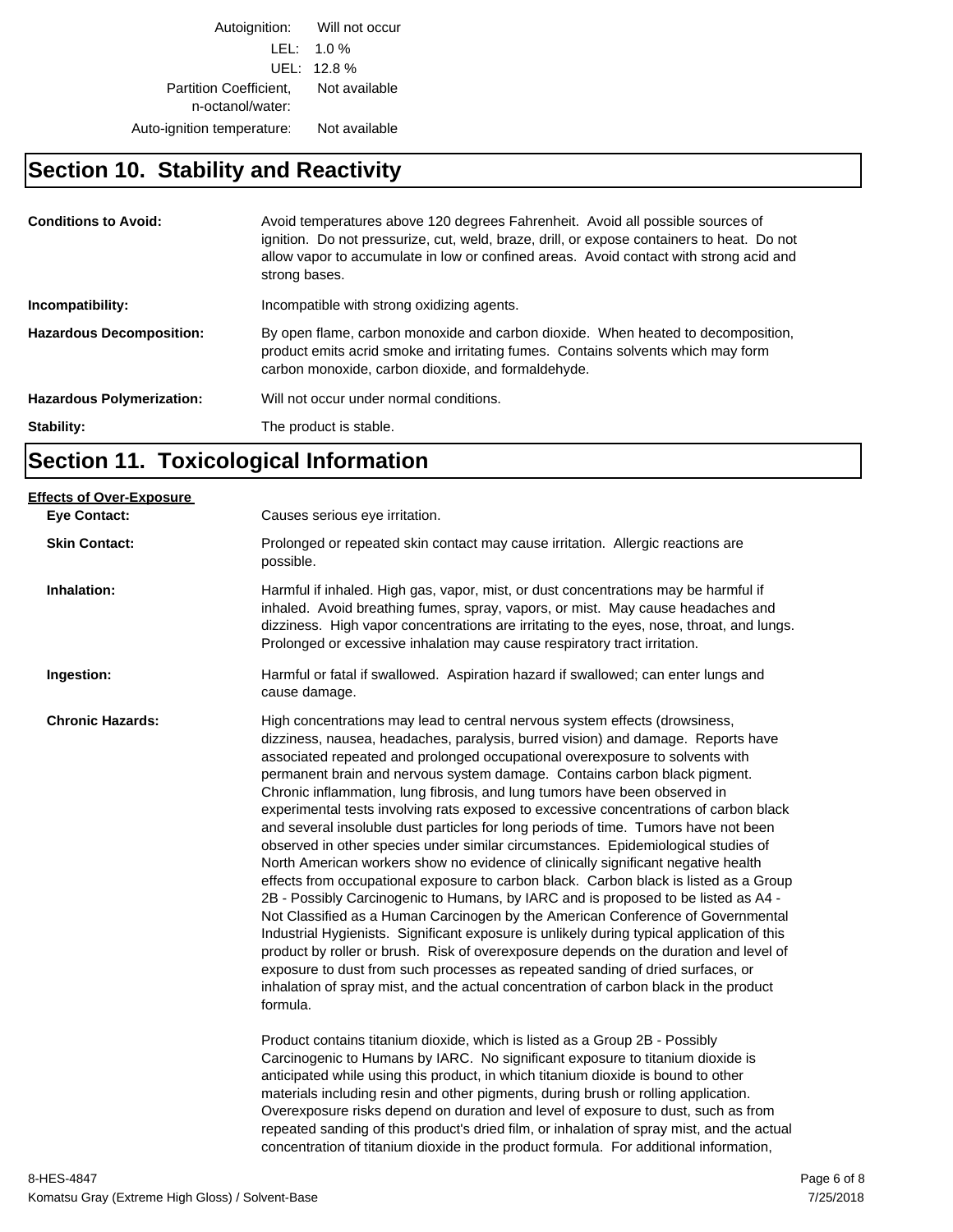refer to IARC Monograph, Volume 93, 2010. **Primary Routes of Entry:** Eye contact, ingestion, inhalation, absorption through the skin, skin contact.

Acute Toxicity Values: **Acute effects of this product have not been tested.** Available data on individual components, if any, will be listed below.

# **Section 12. Ecological Information**

**Ecological Information:** Product is a mixture of listed components.

# **Section 13. Disposal Information**

### **Disposal Considerations:** The generation of waste should be avoided or minimized wherever possible. Disposal of this product, solutions, and any by-products should at all times comply with relevant environmental protection regulations and waste disposal regulations, in addition to any local or regional restrictions which may be in effect. Surplus and non-recyclable products should be disposed of via a licensed waste disposal contractor. Waste should not be disposed of untreated to the sewer unless fully compliant with the requirements of all authorities with jurisdiction. Waste packaging should be recycled whenever possible. Incineration or landfill should only be considered when recycling is not feasible. Take care when handling empty containers as they may retain some residual product. Vapor from residue may create a flammable or explosive atmosphere within the used container. Do not expose empty containers to heat or sparks, and do not weld, cut, or grind used containers unless they have been thoroughly cleaned. Avoid contact of spilled material with soil, waterways, drains, and sewer systems.

# **Section 14. Transport Information**

|                          | Domestic (US DOT) | <b>International (IMDG)</b> | Air (IATA) | Canada (TDG) |
|--------------------------|-------------------|-----------------------------|------------|--------------|
| <b>UN Number:</b>        | 1263              | 1263                        | 1263       | 1263         |
| <b>UN Shipping Name:</b> | Paint             | Paint                       | Paint      | Paint        |
| <b>Hazard Class:</b>     | 3                 | 3                           | 3          | 3            |
| <b>Packing Group:</b>    | Ш                 | Ш                           |            |              |
| <b>Limited Quantity:</b> | Yes               | Yes                         | Yes        | Yes          |

**Special Considerations:** The presence of a shipping description for a particular mode of transport does not indicate that the product is packaged suitably for that mode of transport. All packaging should be reviewed for suitability prior to shipment, so that compliance with applicable regulations can be ensured. Compliance with all applicable regulations is the sole responsibility of the person offering the product for transport. Persons loading and unloading dangerous goods should be trained in all the risks associated with the substances at hand, and on all actions to be taken in case of an emergency situation.

# **Section 15. Regulatory Information**

| <b>U.S. Federal Regulations</b><br><b>CERCLA - SARA Hazard</b><br>Category: | This product has been reviewed according to the EPA hazard categories promulgated by<br>Sections 311 and 312 of the Superfund Amendment and Reauthorization Act of 1986,<br>known as SARA Title III, and is considered to meet the following categories under<br>applicable conditions: |
|-----------------------------------------------------------------------------|-----------------------------------------------------------------------------------------------------------------------------------------------------------------------------------------------------------------------------------------------------------------------------------------|
| <b>SARA Section 313:</b>                                                    | Fire Hazard, Acute Health Hazard, Chronic Health Hazard<br>This product contains the following substances subject to the reporting requirements of<br>Section 313 of Title III of the Superfund Amendment and Reauthorization Act of 1986 as<br>well as 40 CFR Section 372:             |